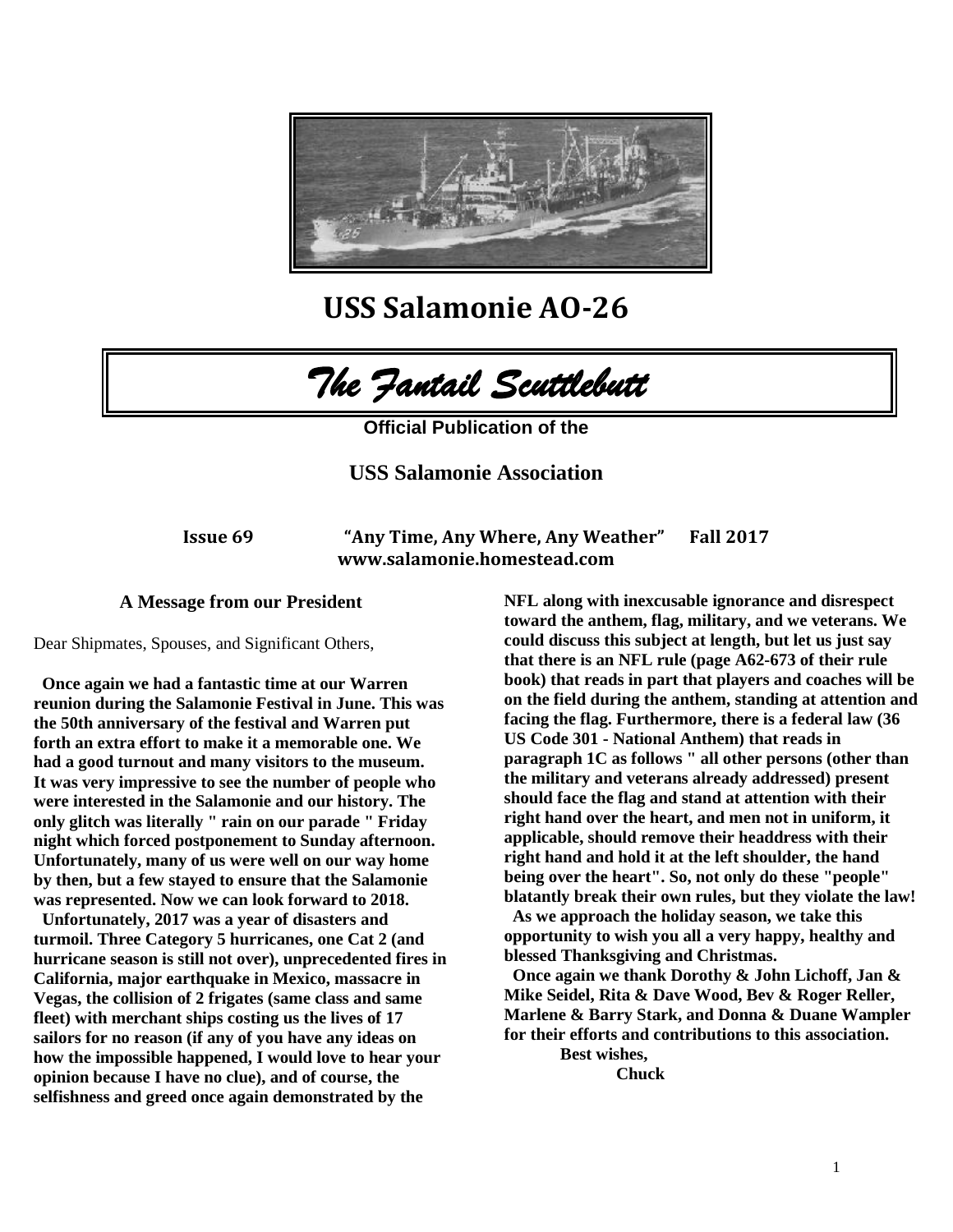#### **USS Salamonie Association Officers**

**President -** Chuck Wazenegger (bear1151@verizon.net)

**Vice President/Records/Honor Roll -**  John Lichoff [\(jlichoff@neo.rr.com\)](mailto:jlichoff@neo.rr.com)

**Treasurer –** Mike Seidel [\(jqq2042@gmail.com\)](mailto:jqq2042@gmail.com)

**Trustee** – Roger Reller (reller1g@hotmail.com)

**Chaplin** – Barry Stark (barrylamar@comcast.net)

**Editor/Newsletter** – Rita Wood [\(RLW313@aol.com\)](mailto:RLW313@aol.com)

**Please keep your mailing and e mail addresses up to date. Also keep John Lichoff up to date about moves, deaths, illnesses, e-mail addresses and phone numbers.**

 **Send corrections or information to John Lichoff at [jlichoff@neo.rr.com](mailto:jlichoff@neo.rr.com) or John D. Lichoff 14 Morley Drive Norwalk, Ohio 44857**

**Shipmates:**

**Some Notes from John Lichoff**

**Where did the summer go? It seems that it was spring yesterday and today is fall. Mother Nature is fair but very cruel to us against Father Time. Dorothy and I enjoyed our summer meeting and seeing our shipmates and their significant other at the functions that we were able and fortunate to attend.**

**Our July 4th reunion in Warren was a huge success this year. The Salamonie museum is coming along greatly. We came to Warren with our Grandson Connor and Granddaughter Ainsley a day before everyone else.**

**Connor and I were able to put the finishing touches in assembling the Memorial bench that the USS Salamonie purchased in memory of Lilly Nutter and getting it outside. It is anchored on a concrete pad facing the play areas and baseball diamond where the mother's can sit and watch their children from all angles.**

**A small dedication service was held with crew, family, and friends attending.**

**On October 12, Dorothy and I went back to Warren to do some work in the museum. I was able to**  **enclose the USS Salamonie ships model in glass and now can be viewed from all sides. We spent three hours doing various clean ups and straightening up.**

**Unfortunately there was a big leak in the roof and severe water damage was done in our meeting room. Plaster has come down all along the south wall and west wall creating a big mess to the room.** 

**Unfortunately again I found out that the insurance company would not cover this damage. The civic center is trying to get the necessary repairs done, Plastering, dry wall, wood repair, painting are all being attacked and with a shortage of funds with all the damage all over the building, it was going to take some time to get things done.** 

**I made a couple of phone calls to Mike Seidel and Chuck Wazenegger to see what we can do to help. After concurring with them I was able to get the Knight-Bergman board together in our conference room and we were able to make a donation from our fund for \$1000.00 for paint and material to help offset the cost of repairs to our rooms.**

**July 4th 2018, Salamonie Reunion Warren: July 4th this year is in the middle of the week. (Wednesday) The Salamonie festival will be the weekend before the 4th .** 

**June 28, Check in, June 29 Parade, and June 30 Banquet.**

> **We will be staying and the same motel as before. Comfort INN 7275 S. 75 Rd. East Warren, Indiana 46792 (260) 375-4800**

**When you call for reservations, use the USS Salamonie block for rooms reserved.**

**The next Fleet Tanker Reunion for 2018 will be in Jacksonville, Florida with the USS Sabine being the host. It will take place from May 9 thru 12 2018.**

**2017 Reunion with the Fleet Tanker group**

**Fleet Tanker Reunion Cruise 2017**

**USS Sabine, USS Salamonie, USS Kalamazoo. This was a great and fun cruise and to all that were not able to go, you missed a great cruise and wonderful time.**

**Due to the hurricanes hitting and destroying the Caribbean, the cruise company re-routed us to the Western side of the Gulf of Mexico with ports of call at Cozumel, Belize, and Costa Maya. We had 20 couples and one grand-daughter on the cruise.**

**There were 4 couples from the Salamonie, John & Dorothy Lichoff, Cecil Blain & Raina & Kim McCulley, Jim & Jane Stewart, Russell Carter & Jan Callasch.**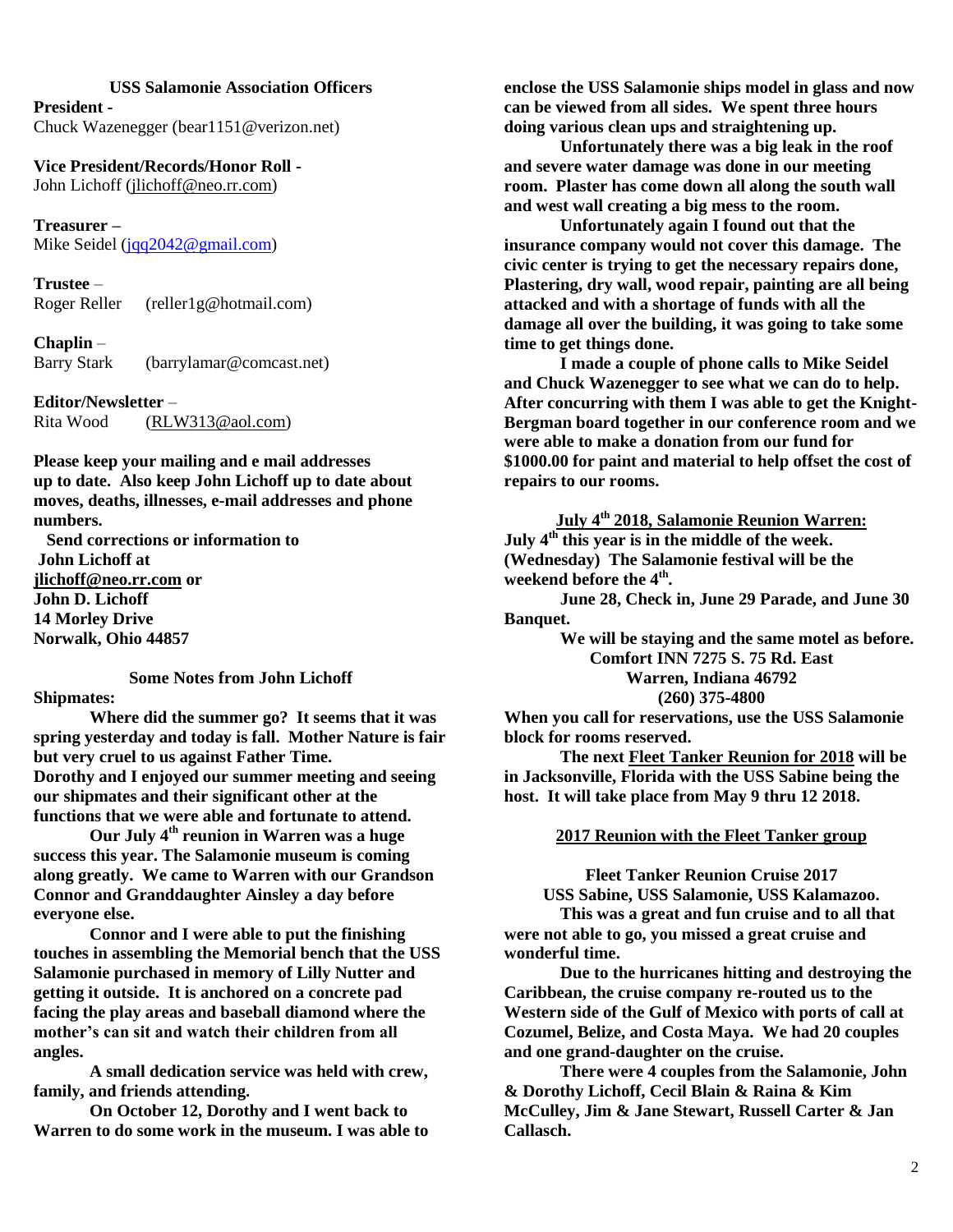#### **Lilly's Legacy – One shoe Box at a Time.**

**Taya Decker has stepped forward and wishes to carry on the project. Janice Jordon-Ryan has turned everything over to her. Mike Seidel and I have had her added to the account and replaced Janice.**

**Taya is in need of address of troops in harm's way. Please help her with names of friends, nephews, nieces, cousins, and family.**

**Taya was Lilly's care taker.**

### **One Shoe Box at a Time**

#### **A Letter from Taya Decker**

**It is my honor to carry on Lilly's Care Package Project.**

**Janice Jordon-Ryan took over Lilly's project in Sept. 2015 while Lilly was still alive and Lilly provided her with the instructions of how she did everything and what she would pack. After your reunion in July 2017, Janice approached me and asked if I knew anyone that would want to carry on the project. I told her I would do it. At the beginning of September, 9/8/17, Janice brought me the check book with \$367.71 at IAB Bank, (soon to be called First Merchants Bank) and several empty shoe boxes, and some brown wrapping/packing paper, and some magazines.**

**Janice had been sending to two different ladies for the last few months, however one of the boxes was returned, at the end of September.**

**I know of a unit that is going to be deployed to Afghanistan in the near future, and have a person that will be sending me their address when they have it. The group of sewing ladies at Heritage Pointe make hand made dolls that are usually donated to the local Children's Hospital, and Janice gave me one of those. She indicated she generally puts one in a box and tells the military person to give it to a child over there, in the hospital if they have access. She said she could provide a doll each month if I wanted to add to the package.**

**When I get some names, I will need to get supplies gathered to go into the boxes, or find someone to donate the funds, so I can go to either Sam's Club or COSTCO, to stock up on hard candies, beef jerky or whatever might be desired to go into the boxes. Ask the local dentist if they will donate toothbrushes, etc.**

**As long as there are military family members in harm's way, I know Lilly would want to see this project continued. I just need to have access to some names so if any of your group can provide names and addresses for them I will be happy to pack and send a care package.**

**I am considering setting up a different email address for this project. For now, my personal email address is [taya.decker@gmail.com](mailto:taya.decker@gmail.com)**

**Best regards Taya Decker P.O. Box 45 Huntington, IN 46750Email : [taya.decker@gmail.com](mailto:taya.decker@gmail.com) Cell # 260-438-0454 - Voice mail or Text messages**

### **Welcome Aboard:**

**Since our last News Letter these missing crewmates were found:**

**William Ballis SN` 59-61 Harold Honeycutt SM2 64-67**

**Since our last newsletter these crew members have died:**



## **Honor Roll**

**Bob Giles LTJG 58-59 Gene Falcone FN/FC 46-47 Henry Reidel SN 44-46 (Life Member) Clyde Barnes FT3 43-45(Life Member) Donald Bennett QM1 45-46 William K. Blankenship WT3 44-46 Raymonda Ferwerda SN 43-44 Walter Marchand T2 43-44 Edward Gibson FN 46-47 Gregory R. Leoce FN1 46-48 Richard Opper BT3 69-60 Daniel Jewell Larson BMSN 67 John Steinhauer GM3 46-47 (Life Member)**

**Get, Well** 

**Sick/Surgery/Treatment/Recovery - Please keep them in your prayers. Don Bond Eles Barnes Jr. Leonard Buck Joe Cuneo Jimmy Burton Larry Pumroy George Perrault (If you need any address or phone numbers: Call me (419) 668-8666)**

**Note Bene: Our Warren friends Tom Applegate and Marilyn Morrison will have knee surgery soon.**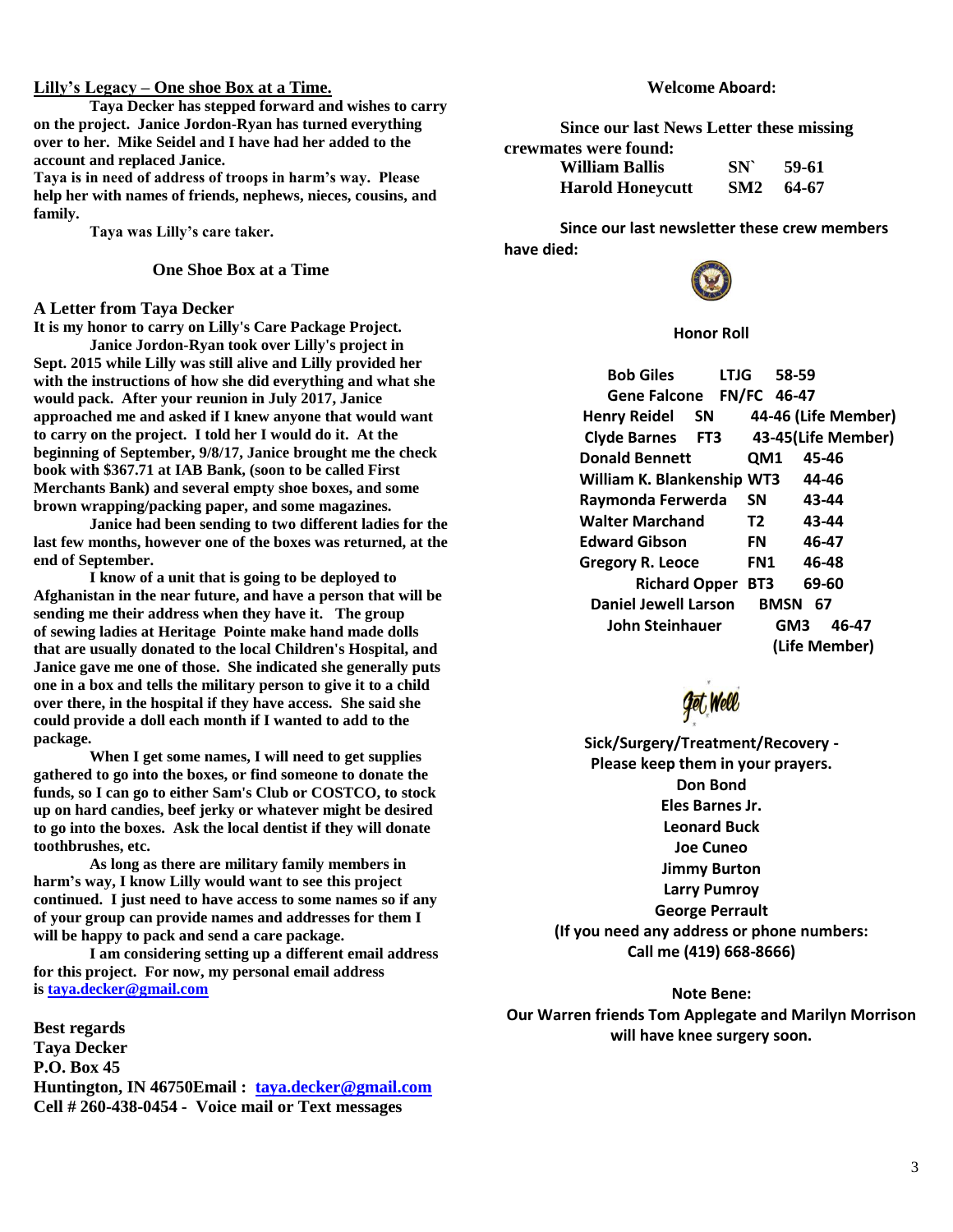# **USS Salamonie Hats**

**John Lichoff had requests for hats. He ordered 24 hats, 12 regular and 12 summer mesh.**

**The cost will be \$15.00 PPD, for both styles and he will fill the orders on a first come first served until they are gone.**

**Make check payable to USS Salamonie and mark Hats on check.**

> **Send to: John D. Lichoff 14 Morley Drive Norwalk, Ohio 44857 (419) 668-8666 [jlichoff@neo.rr.com](mailto:jlichoff@neo.rr.com)**

### **Nota Bene**

**John has received a few phone calls from time to time from crew members or from their children stating their dad's wanting to know why they don't get the news letter anymore. The reasons have all been the same. They have moved and did not give us a forwarding address.** 

**John keeps a record of all returns and when he reads the address on file to them it shows that they have failed to update the address.**

**PLEASE keep John up to date on changes in addresses, phone numbers (cell's etc), and e-mails.** 

**John and Rita Wood try hard to keep you informed but if there are changes in your contact information that you have not given to us it is impossible to send a newsletter to you.**

**A note from Rita Wood**

**I have made cards for the following: Get Well Sympathy Thinking of you (for encouragement)**

**Each features a picture of the USS Salamonie and is sent from the members of the Salamonie Association.**

**If you want me to send a card to one of our members (or someone in their family) please let me know the name and address of that person.**

**You can send it to my e mail, [RLW313@aol.com](mailto:RLW313@aol.com) or to my address 47 Brown Terrace, Portsmouth RI 02871. If you send an e mail please put USS Salamonie**

#### **on the subject line.**



# **The USS Constitution**

# **BOSTON –**

**The USS Constitution set sail for the first time in three years to celebrate the Navy's birthday and the anniversary of the Constitution's first launch.**

**The world's oldest commissioned warship sailed from Charlestown Navy Yard in Boston on Oct. 20, 2017.**

**The wooden ship traveled to Fort Independence on Castle Island, where it fired a 21-gun salute. An additional 17-gun salute was fired as the ship passed the U.S. Coast Guard station, the former site of the shipyard where the Constitution was built and launched in 1797.**

**It was the warship's first sail since October 2014, and commemorates the Navy's 242nd birthday and the 220th anniversary of the Constitution's launch.**

**The ship earned its nickname "Old Ironsides" during the War of 1812.**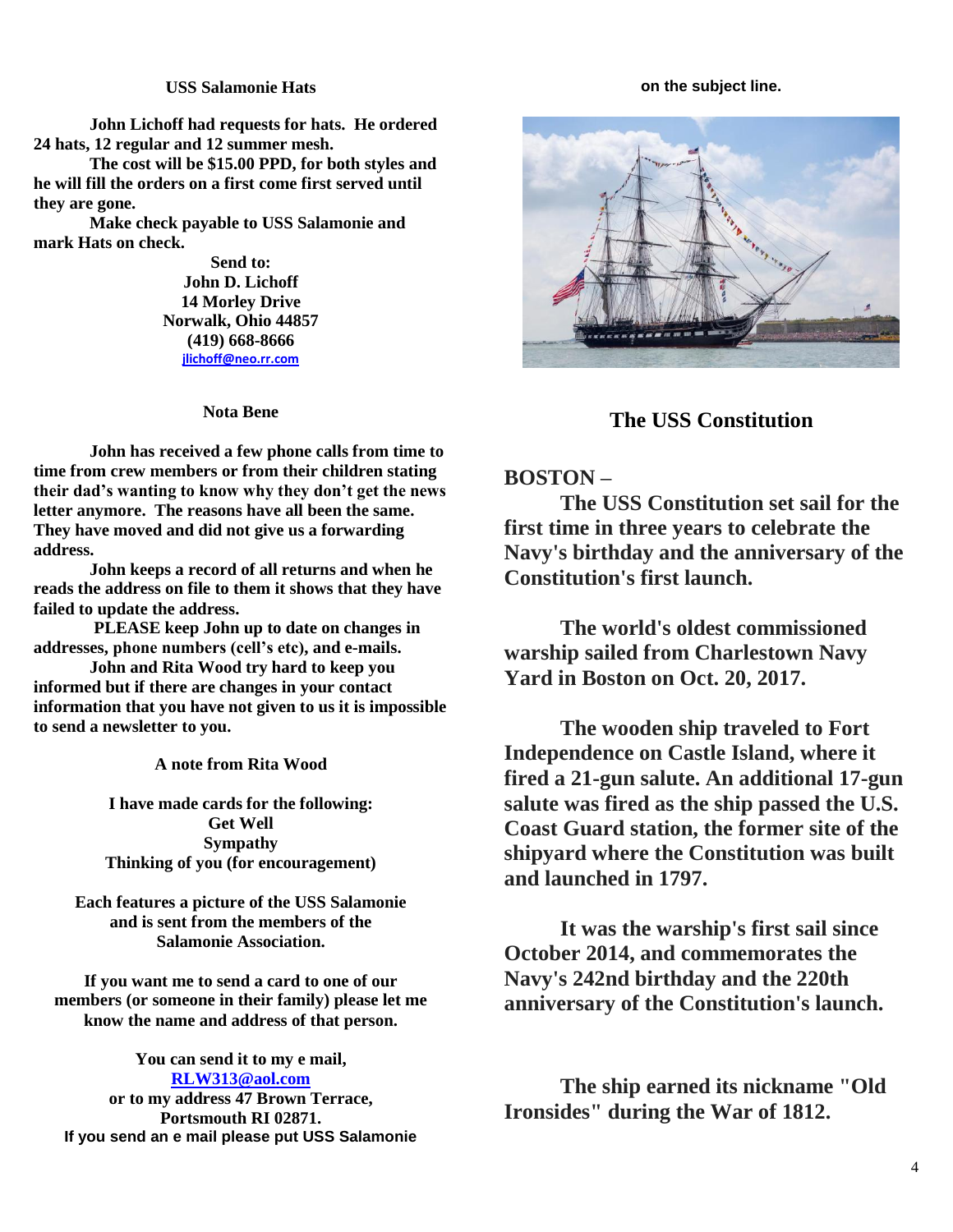#### **LOL**

**John Lichoff saw a T Shirt in Georgia that he plans to order for himself. It has an American flag on the back with the words on top of the flag saying: "You stomp on my flag" and on the bottom:"I'll stomp on your ass."**

#### **USS Salamonie AO-26 Web Site [www.salamonie.homestead.com](http://www.salamonie.homestead.com/)**

**If you have a computer you can visit our web site. You will find lots of interesting items such as: Ship's History Pictures The Fantail Scuttlebutt (our newsletter) Crew Members Honor Roll Reunion Information The Association**

#### **Greetings from your Treasurer**  $\Box$ **Mike Seidel**

Hey! This is your treasurer telling you that we need money! What more can you expect from me? We can always find a use for your dues for the good of all.

My other reason for sending this note is that I had an experience that has been with me since it happened and I need to talk about it. Many of you know that I was a YN3 and served on the Salamonie in 1961 and 1962. I then came home and farmed with my father for a few years, welded for a couple for a manufacturing company and then in 1967 became a Police Officer in Rochester, MN. I have been retired from that job for 21 years.

I meet with retired cops and one of them pointed out an obit that listed a fellow who had served on the Salamonie. I thought it would be nice to have the Salamonie represented so I attended the wake wearing my Salamonie shirt and hat. I introduced myself to the family and learned that a son had served in the Navy in the 80's. Rochester has a large bell that is rung at Vet's funerals and after the wake we all came out to the bell. There were about 70 people there. His son approached me and asked if I would do a reading of the things his father had done in his life. The son felt that he could not do this because he was too emotional. I said yes and asked if I might add something and he agreed. After the ringing of the bell I told the folks who I was and how honored I was to read the man's accomplishments. I finished with the Navy "Fair Winds and Following Seas" remark and they all applauded. I have since heard from the family and told them how much it meant to have the Salamonie represented there. Sometimes little things in life make a huge difference and I think this did. Thanks for reading this and remember that the little things in our lives are probably the most important.

#### **Nota Bene**

**The USS Salamonie served her country from 1941 until 1968.** 

**She was placed on reserve on 23 August 1968 and decommissioned on 20 December.**

**Salamonie's name was struck from the Navy list on 2 September 1968.**

**She was transferred permanently to the Maritime Administration and laid up on the James River.**

**She remained there until 24 September 1968 when her hulk was sold to N.U. Intershitra of the Netherlands for scrapping.**

# **DUES**

**Just a reminder Dues are still at the amazing low price of \$25.00. Your dues help to keep the Association afloat. Make your check out to USS Salamonie and send it with this form to Mike Seidel 3211 Northern Valley Drive NE Rochester, MN 55906**  *(507- 226-8698)*

| <b>USS Salamonie Association</b><br><b>Dues 2018</b>       |
|------------------------------------------------------------|
|                                                            |
| Address:_________________________                          |
|                                                            |
| State: ________________ ZIP: ___________                   |
| Telephone: _______________________                         |
| E Mail: _______________________                            |
| I prefer to get my newsletter via:<br>Snail mail<br>E mail |

Additional donations can be made to the: **Knight-Bergman Civic Center USS Salamonie Postage Fund Troop Care Packages**

**USS Salamonie AO-26 Association**